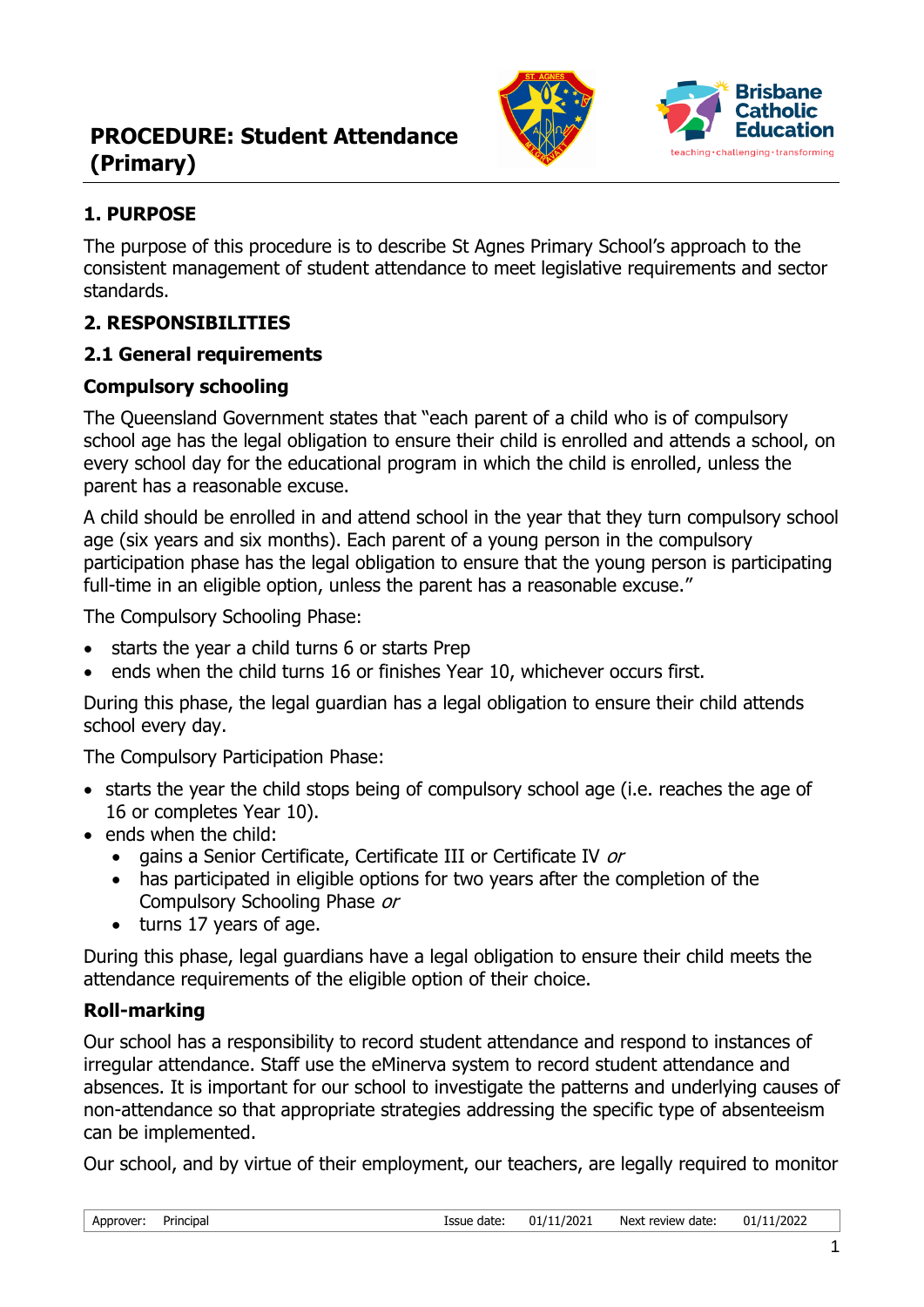



and record attendance of students in their care on a daily basis, whether absent or present in class, on excursion or at a school-based activity.

#### **Student attendance level**

Students, legal guardians, and staff will work together to ensure all students meet the school expectation of 90% or above attendance and zero unexplained absences.

90% attendance equates to 5 days absence per term and 10 days absence per semester.

| <b>Role</b>                                     | <b>Responsibilities</b>                                                                                                                                                                                                                                                                                                                                                                                                                                                                                                                                                                                                                                                                                                                                                                                                                 |
|-------------------------------------------------|-----------------------------------------------------------------------------------------------------------------------------------------------------------------------------------------------------------------------------------------------------------------------------------------------------------------------------------------------------------------------------------------------------------------------------------------------------------------------------------------------------------------------------------------------------------------------------------------------------------------------------------------------------------------------------------------------------------------------------------------------------------------------------------------------------------------------------------------|
| Principal                                       | coordinate and implement this procedure<br>$\bullet$<br>manage student attendance in consultation with the school<br>$\bullet$<br>community<br>engage with families to proactively promote high levels of<br>$\bullet$<br>student attendance<br>monitor non-attendance and re-engage students in partnership<br>$\bullet$<br>with legal guardians<br>ensure compliance of data entry in alignment with eMinerva<br>$\bullet$<br>requirements<br>ensure staff are made aware of the BCE Student Attendance<br>$\bullet$<br>policy and this procedure and ensure a copy of this procedure is<br>provided to relief staff (i.e. published on school portal)<br>record and report attendance data in annual reviews<br>$\bullet$<br>ensure relief staff are entered into WSS timesheets in order to<br>$\bullet$<br>gain access to eMinerva |
| $\bullet$                                       | ensure eMinerva training is part of the induction process for new<br>staff and annual training for existing staff                                                                                                                                                                                                                                                                                                                                                                                                                                                                                                                                                                                                                                                                                                                       |
| Staff with roll-<br>marking<br>responsibilities | ensure data is entered into eMinerva in an accurate and timely<br>$\bullet$<br>manner, at least twice per day<br>any student absent from school without explanation requires<br>$\bullet$<br>same day follow up and reporting to legal guardians on the day<br>of the absence<br>follow up on eMinerva notifications of unexplained absences<br>$\bullet$<br>inform Principal of unexplained or $3+$ days of absence                                                                                                                                                                                                                                                                                                                                                                                                                    |

### **3. PROCEDURE**

| <b>Activity</b>           | <b>Requirement</b>                                                                                                                                                            |
|---------------------------|-------------------------------------------------------------------------------------------------------------------------------------------------------------------------------|
| <b>Attendance Marking</b> | Attendance will be marked for all students each morning and<br>$\bullet$<br>afternoon by the class teachers<br>• The Student Services School Officer will check this has been |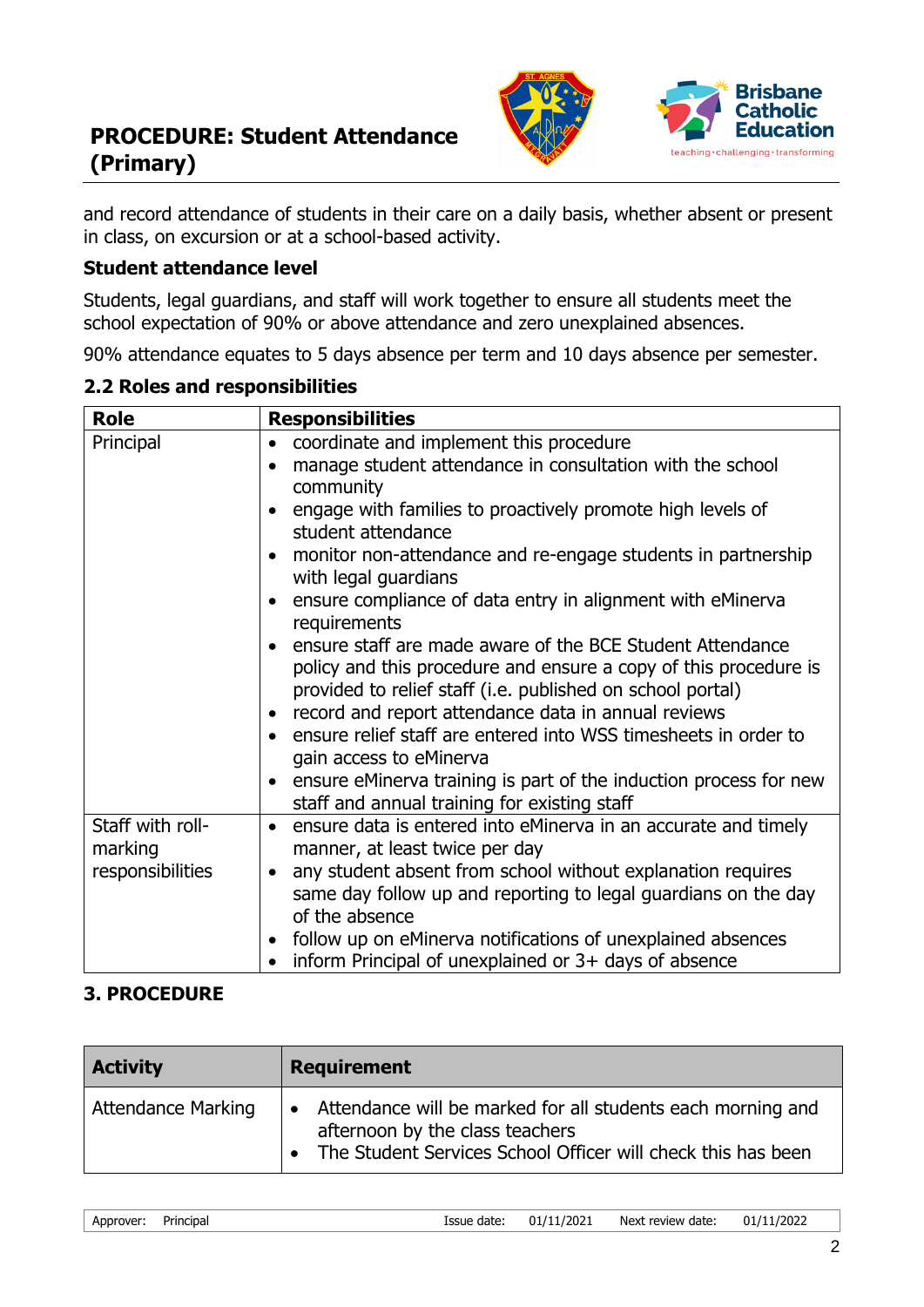



| <b>Activity</b>                   | <b>Requirement</b>                                                                                                                                                                                                                                                                                                                                                                                                                                                                                                                                                                                                                                                                                                                                                                                                                                                                 |
|-----------------------------------|------------------------------------------------------------------------------------------------------------------------------------------------------------------------------------------------------------------------------------------------------------------------------------------------------------------------------------------------------------------------------------------------------------------------------------------------------------------------------------------------------------------------------------------------------------------------------------------------------------------------------------------------------------------------------------------------------------------------------------------------------------------------------------------------------------------------------------------------------------------------------------|
|                                   | done for classes at 9.15am and 2.15 pm daily<br>A phone call will be made to the teacher if the class roll is not<br>$\bullet$<br>marked on time<br>An email will be sent to the teacher for a class roll not marked<br>The APRE will be advised of unmarked and incorrectly marked<br>rolls<br>Incorrectly marked rolls will be corrected by the teacher<br>responsible for the class                                                                                                                                                                                                                                                                                                                                                                                                                                                                                             |
| Present Categories in<br>eMinerva | Students who are:<br>$\bullet$<br>in class will be marked 'Present - In Class'<br>$\Omega$<br>in an alternate learning activity will be marked<br>$\circ$<br>'Present - Alternate Learning Activity'<br>with Guidance Counsellors will be marked as<br>$\circ$<br>'Present - In-School Appointment'<br>in sick bay will have their attendance category<br>$\circ$<br>changed to 'Present $-$ In Sick Bay' by the office<br>personnel<br>participating in activities (excursion; camps etc.) will<br>$\circ$<br>be marked accordingly by the teacher responsible<br>for the activity<br>These attendance categories must not be changed, unless<br>the student is present in class and then the category should<br>be changed to 'Present - In Class'<br>Students will only be marked as 'Present – Not Required to<br>$\bullet$<br>Attend' upon instruction from School Leadership |
| Absent Categories in<br>eMinerva  | Students who are:<br>$\bullet$<br>not in class, and notification has not been received<br>$\circ$<br>from a legal guardian, will be marked 'Absent -<br>Unexplained'<br>not in class, and notification has been received from a<br>$\circ$<br>Legal Guardian, will be marked 'Absent – Explained'<br>When marking the roll, if teachers have received written<br>information from the legal guardian regarding a student's<br>absence from school, the teacher will enter the details<br>(including absence category) into a log in eMinerva<br>If the legal guardian has informed the office of the absence,<br>the school officer will enter these details into a log in eMinerva<br>Class teachers should enter any information regarding future<br>planned absences of students by entering a Notified Absence                                                                 |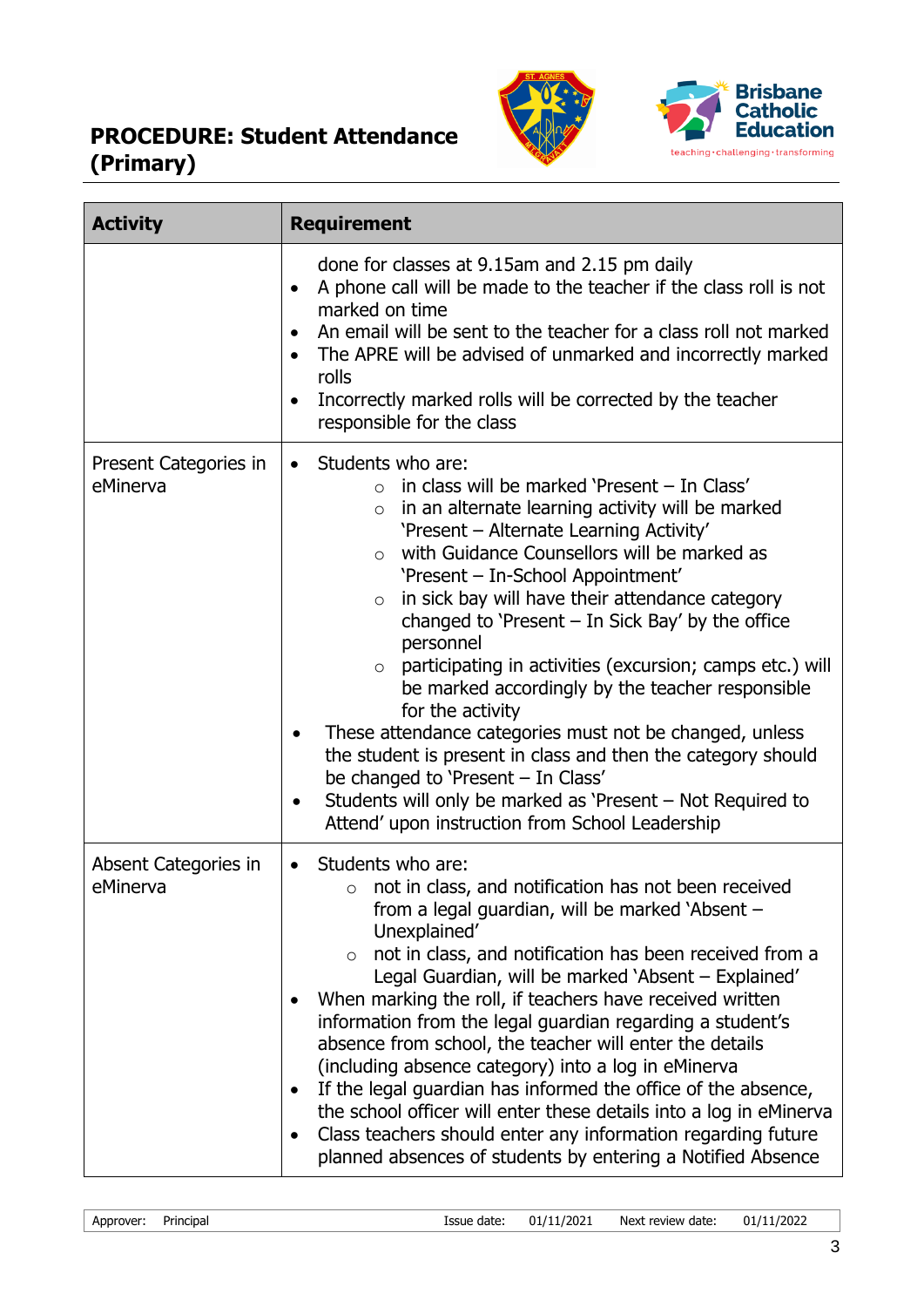



| <b>Activity</b>         | <b>Requirement</b>                                                                                                                                                                                                                                                                                                                                                                                                                                                                                                                                                                                                                                                                                                                                                                                                                                                                                                  |
|-------------------------|---------------------------------------------------------------------------------------------------------------------------------------------------------------------------------------------------------------------------------------------------------------------------------------------------------------------------------------------------------------------------------------------------------------------------------------------------------------------------------------------------------------------------------------------------------------------------------------------------------------------------------------------------------------------------------------------------------------------------------------------------------------------------------------------------------------------------------------------------------------------------------------------------------------------|
|                         | into e-Minerva<br>If a student is away for three consecutive days (or earlier if<br>$\bullet$<br>concerned) the class teacher will contact the Legal Guardian<br>Any student absent from school without explanation requires<br>same day follow up and reporting to legal guardians on the<br>day of the absence<br>If a student has been previously marked 'Present at school'<br>but they are not in class without permission, the teacher is to<br>ring the office and advise that the student is not present.<br>Office personnel will then inform school leadership that the<br>student is missing. They will then attempt to locate the<br>student who will be dealt with according to the school's<br>Student Behaviour Support Plan<br>Students will only be marked as 'Absent – Not Required to<br>Attend', 'Absent - Truant' or 'Absent - Internal Suspension'<br>upon instruction from school leadership |
| Unexplained<br>Absences | A notification will be sent to the student's legal guardian by<br>approximately 9.30 am each day. The class teacher will follow<br>up any unexplained absences by contacting the student's legal<br>guardian<br>If a child protection order in is place, then the Child Safety<br>Officer must be notified, as well as the legal guardian<br>Past unexplained absences are indicated by the red<br>Unexplained Absence Alert icon on class rolls. When the class<br>teacher receives written explanation of the absence from the<br>student's legal guardian they will update the absence category<br>and enter details into eMinerva with the details                                                                                                                                                                                                                                                              |
| <b>Late Arrivals</b>    | A student is considered to have arrived late any time after the<br>8.30 am bell<br>All students arriving late will sign in at the office and will be<br>given a late slip. This slip needs to be presented to the<br>teacher when arriving in class. If they do not have a late slip,<br>they are to be sent to the office to sign in<br>If class teachers observe a student has made a habit of<br>٠<br>arriving late, or is late for three consecutive days, they will<br>contact the student's legal guardian as per this procedure<br>An SMS message will be sent to the student's legal guardian<br>٠<br>advising their child has arrived late to school                                                                                                                                                                                                                                                       |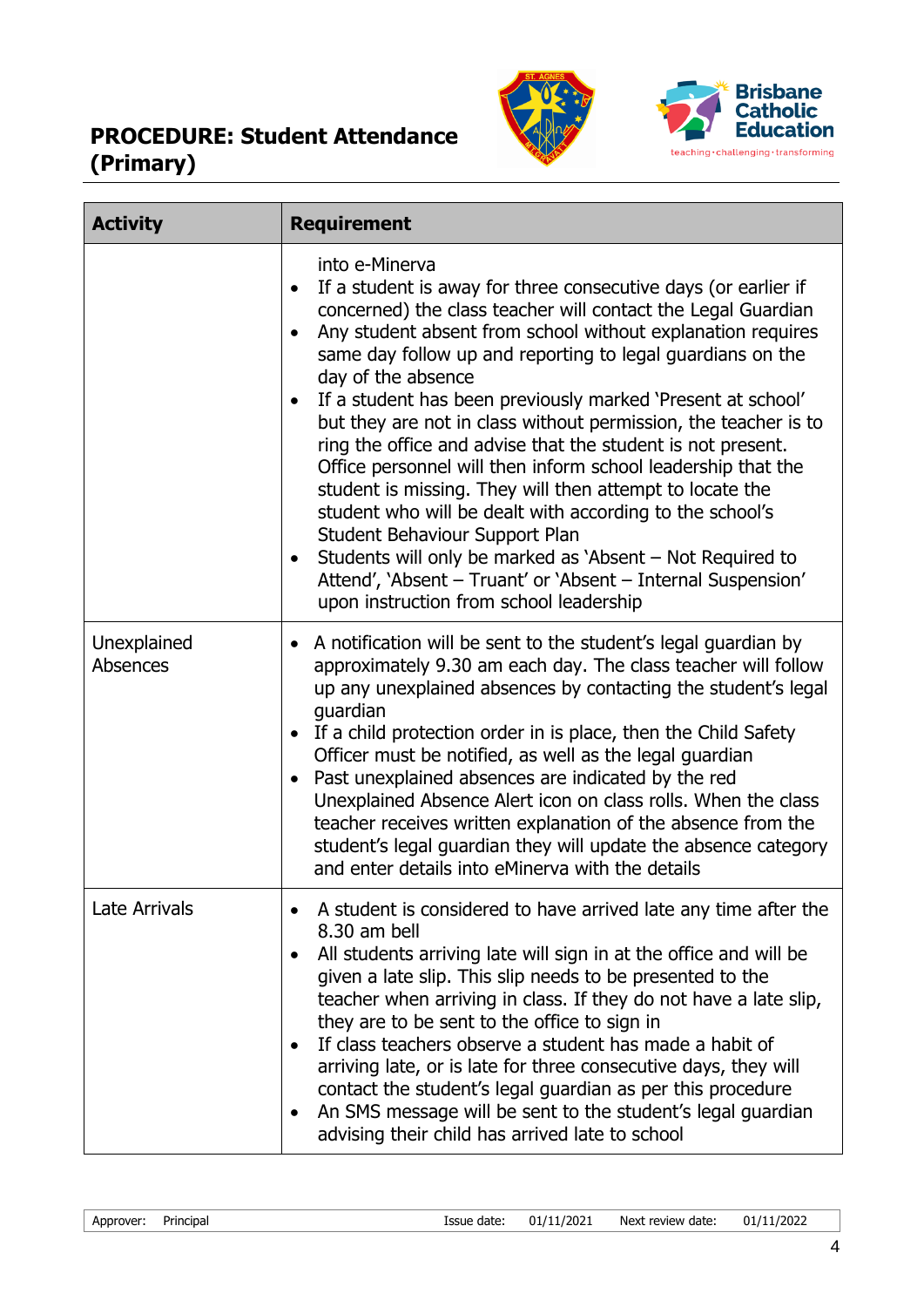



| <b>Activity</b>                          | <b>Requirement</b>                                                                                                                                                                                                                                                                                                                                                                                                                                                                                                                                                                                               |
|------------------------------------------|------------------------------------------------------------------------------------------------------------------------------------------------------------------------------------------------------------------------------------------------------------------------------------------------------------------------------------------------------------------------------------------------------------------------------------------------------------------------------------------------------------------------------------------------------------------------------------------------------------------|
| <b>Early Departures</b>                  | A student is considered to be leaving early any time before<br>2.45pm. All students leaving early will provide a note or email<br>from the legal guardian to their class teacher & office. Only<br>students who have notes signed by their class teacher will be<br>given permission to sign out of the office                                                                                                                                                                                                                                                                                                   |
| <b>SMS Messages</b>                      | Unexplained Absences: An SMS message will be sent to the<br>$\bullet$<br>student's legal guardian at 9.30am each day advising of any<br>'Unexplained' absences<br>Late Arrivals and Early Departures: An SMS message will be<br>sent to a student's legal guardian advising of students who<br>have arrived late or left early<br>Any incorrect messages caused by incorrect roll-marking will<br>be made known to the APRE/Principal. The teacher will follow<br>up by telephoning the student's legal guardian                                                                                                 |
| Non-Marking of<br><b>Electronic Roll</b> | If the school computer system is offline, hard copies of all<br>$\bullet$<br>class rolls will be provided by the office. Once the system is<br>online the class teacher will mark the roll so that the records<br>are correct. This may be done the next day if necessary. Only<br>administrators can amend marked rolls in consultation with<br>the APRE<br>In the event of an evacuation, hard copies of rolls will be<br>taken to the evacuation area to be marked by class teachers.<br>Class teachers will advise the APRE of any unexplained<br>absentees<br>During a lockdown the roll will not be marked |
| <b>Activities</b>                        | An activity will be entered into eMinerva for students<br>٠<br>attending excursions, camps and other school-based activities<br>The activity will be marked by the staff member responsible<br>$\bullet$<br>for the event, e.g. 'Present - Excursion'. This attendance<br>category will inherit through the rest of the student's<br>timetable for the day<br>These attendance categories must not be changed, unless the<br>student is present at school and then the category should be<br>changed to 'Present - In Class'                                                                                     |
| Relief and supervising<br>staff          | Relief staff will have access to the school portal and eMinerva<br>using their own BCE username and password and are to mark<br>attendance in eMinerva for each class they are supervising                                                                                                                                                                                                                                                                                                                                                                                                                       |